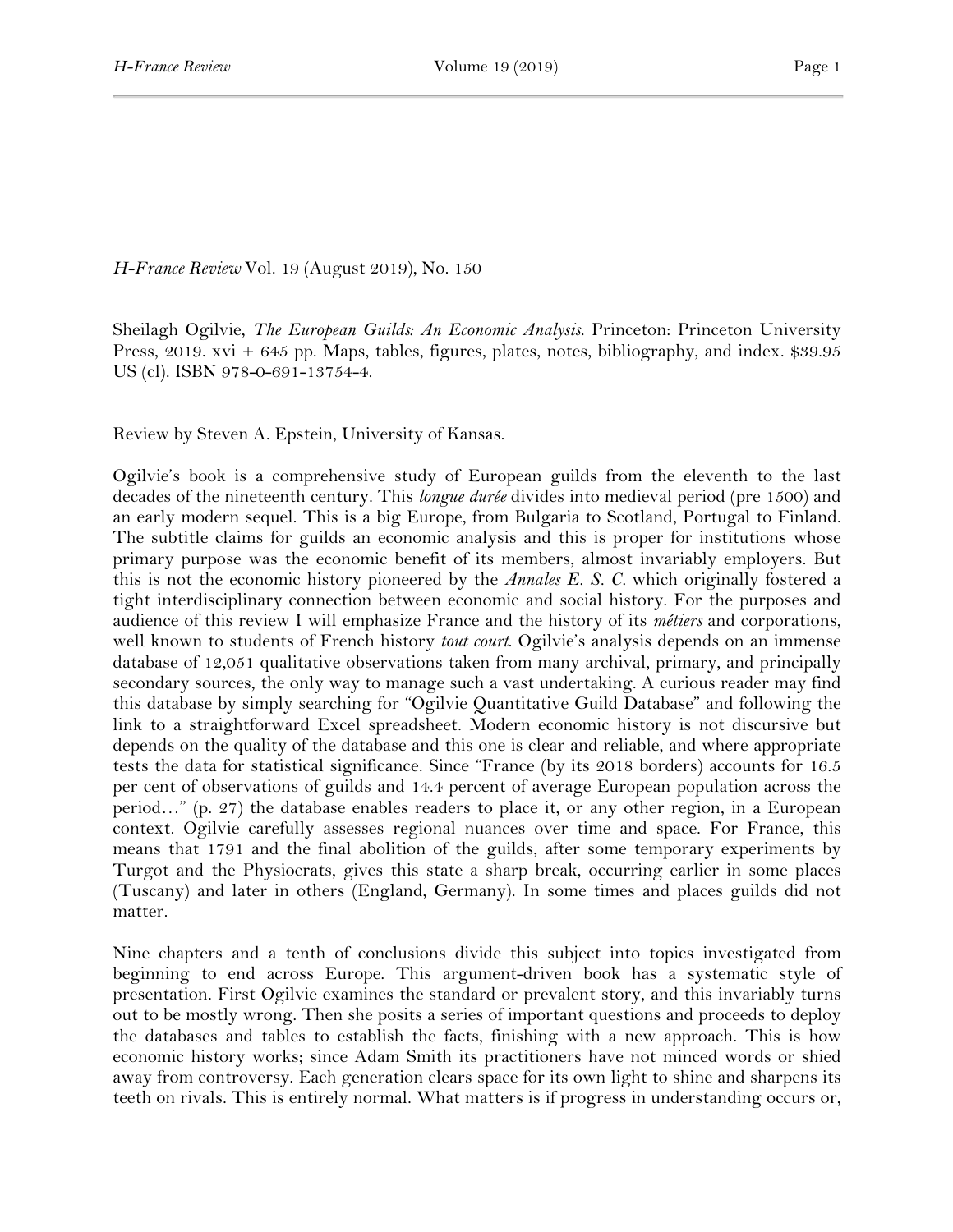if in a parody of research, the bones are simply moved from one graveyard to another. Ogilvie's topical chapters address: the state of the debate, guilds and government, entry barriers, market manipulation, guilds and women, quality regulation, human capital investment, innovation, guilds and growth. In brief, guilds and governments frequently cooperated as corrupt institutions, they ratified discrimination against women, Jews, and others and institutionalized nepotism, they rigged markets to their own benefit and not consumers, they oppressed women, they hardly enforced rules on quality and schemed to obstruct other institutions that tried, they engaged in frequently shoddy or useless training, they stifled technological progress which mostly occurred outside their purview, and they probably did much more harm than good to European economic development and growth. If there was one good thing about guilds, I missed it and I was looking. These findings would have convinced the members of the National Assembly that they had voted wisely to abolish the *métiers*. Modern scholars, principally Stephan R. Epstein (1960-2007) and Maarten Prak, who have argued for a more positive role for guilds in the early modern economy, come in for stiff criticism.[1]

Ogilvie rightly regards this debate about guilds as an urgent historical subject that continues to shape assessments of apprenticeships and vocational education, women, work and general relationships between employers and employees, and the best ways to foster innovation or better a "culture of improvement" a phrase stressed by Robert Friedel.[2] Each chapter makes many compelling arguments with consequences beyond premodern European history. Summarizing a long book on a big subject in a short review is a fruitless endeavor. The general reader must turn to the table of contents to find the topics worth exploring, because the poor index makes it hard to consult this book rather than read it. Medieval and early modern guilds might appear to be two very distinct subjects, but Ogilvie's data allows for studying change over time in the economic history of guilds.

Guilds and governments become a study of rent seeking, looking for private gain at a cost to the general good by using state authority to extract it, as well as exploring how power and profit become entangled. The French monarchy took a keen interest in Parisian guilds from the thirteenth century (p.45) and organized the *métiers* as another tool of royal control. Centuries later Jean-Baptiste Colbert required all French occupations to form *métiers* to further his national plans for control from the center. Elsewhere, guilds also served the policies of centralizing governments (England, Venice) or occasionally for a season dominated government (Florence). Ogilvie's excellent survey of women and guilds looks beyond widespread oppressive patriarchy to document convincingly the economic damage guilds did to enforce a gender division of labor. Her institutional approach to economic history pays dividends--"The limits guilds placed on the economic choices of women, therefore, inflicted harm on the women themselves, on the families they supported, and almost certainly on the economy at large" (p. 306). Millions of women, across seven centuries. Rules on quality have encouraged some historians to romanticize the guilds whose employers, fortified by religious solidarity and the honor of their trade, feigned high standards to benefit consumers and required "masterpieces" to ensure technical skill. In fact, few guilds required masterpieces or devised ways for the privileged to avoid the test (p. 323). If "quality" was a fraudulent mask for entry barriers, then concern for the public good was best defended by other institutions without the self-interest of the guild masters.

"Human capital investment" is a modern phrase Ogilvie deploys in a close look at the terms of apprenticeship by asking the right questions about how long it took to master a trade, and how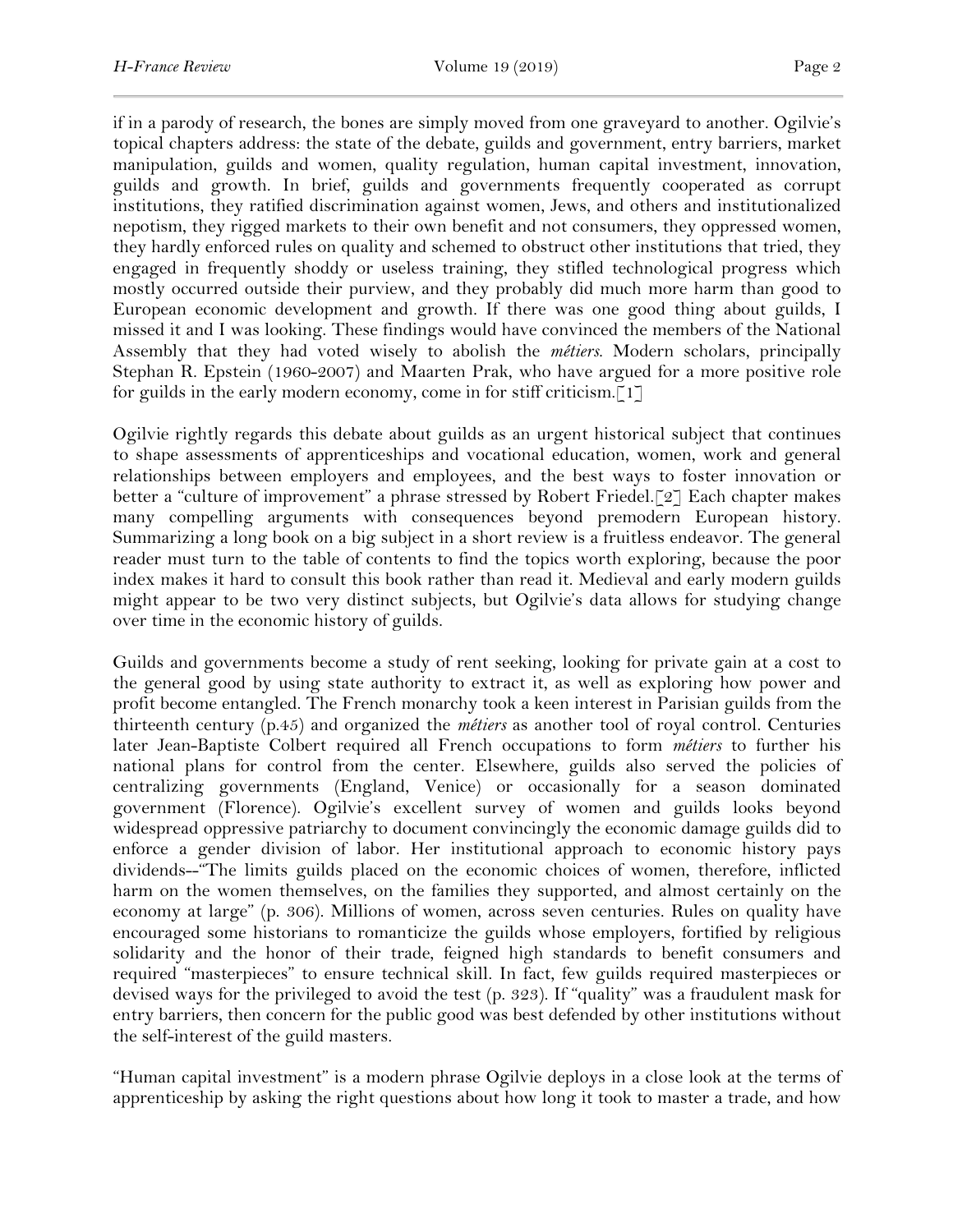well masters taught, and young people learned. So many apprentices ran away before the end of their terms, or simply never finished, that we are right to ask questions about any method of training that seems to stretch out the years for the benefit of the teachers and not the students, educational problems apparent to many academics in Europe and the United States today. Even the well-intentioned overseers of orphans in Saint Eustache wondered in 1684 if placing their charges into apprenticeships was worth the cost (p. 434). This traditional method of drafting orphans into work by pushing them into vocational training at the onset of their teens, if not before, hardly valued their consent to what were often severe terms. Ogilvie has perhaps too little time, however, for the ostensible paternalism of apprenticeship, whose rules frequently obliged the pupil to live a godly and sober life while frequently living with the master and receiving adequate food, clothing, and shelter and in some cases even a negotiated training wage. These aspects of apprenticeship, perhaps more social than economic and harder to quantify, might have received more attention, as well as to what extent another convention, the apprentice marrying into the master's family, occurred often enough to matter.

Ogilvie sensibly stresses, that just as there were plenty of apprenticeships without guilds, new technologies appeared outside guilds, many of which discouraged any changes to their privileged and secret trade techniques (p. 440). Since general arguments about the pace and timing of technological change in medieval and early modern Europe argue for its importance in the region's uneven economic development, one good aspect of the general incompetence of guilds was they hardly dented technological, let alone scientific progress. Other institutions, like patent laws and scientific academies (certainly not universities) provided practical means for encouraging and rewarding curiosity about manufacturing and agriculture. All this reasoning prepares the reader for the penultimate chapter in which Ogilvie convincingly demonstrates that far from contributing to economic development, guilds did more harm than good. A useful table (p. 535) supplies the dates of guild abolition in European countries 1770- 1877. Beginning with precocious eighteenth examples of abolition in revolutionary France and countries it absorbed, England abolished its corporations in 1835 and only afterwards, during the beginnings of the second stage of the Industrial Revolution when coal, steel, chemicals, and electricity begin to dominate, did the guilds finally disappear in the rest of Europe. The nascent developers here, Germany, one of the last to abolish guilds and the United States (which never had them despite some colonial efforts to copy England) complicate any neat relationship between weak or non-existent guilds and better chances of growth. France makes for a typically intermediate example, not in the forefront of the first stage of the Industrial Revolution, but nevertheless one of the most prosperous and populous nations in Europe.

This rapid survey has not done justice to Ogilvie's entirely convincing, careful, and nuanced study of the economic consequences of guilds. To go beneath the surface let us look at the longest chapter, on entry barriers with its 408 footnotes. After Ogilvie summarizes the state of the question, she lays out in tabular form (p. 94) guild entry barriers apart from gender, and finds five broad categories and with twenty instances of particular behavior, ranging from limiting the total number of members, exclusions based on religion (originally weighing on Jews but eventually extending to Protestant and Catholic guilds) to issues of nepotism, fees, and worse. Each one of these cases receives careful scrutiny for its effects, and the combined force of the barriers amply justifies the conclusion that these obstacles to entering a trade or profession were one of the few things guilds invested in and did well enough to make the conditions of the poor and antisemitism even worse (p. 171). The value of basic fairness suffuses this book and makes this economic analysis, especially for those who seldom read any, truly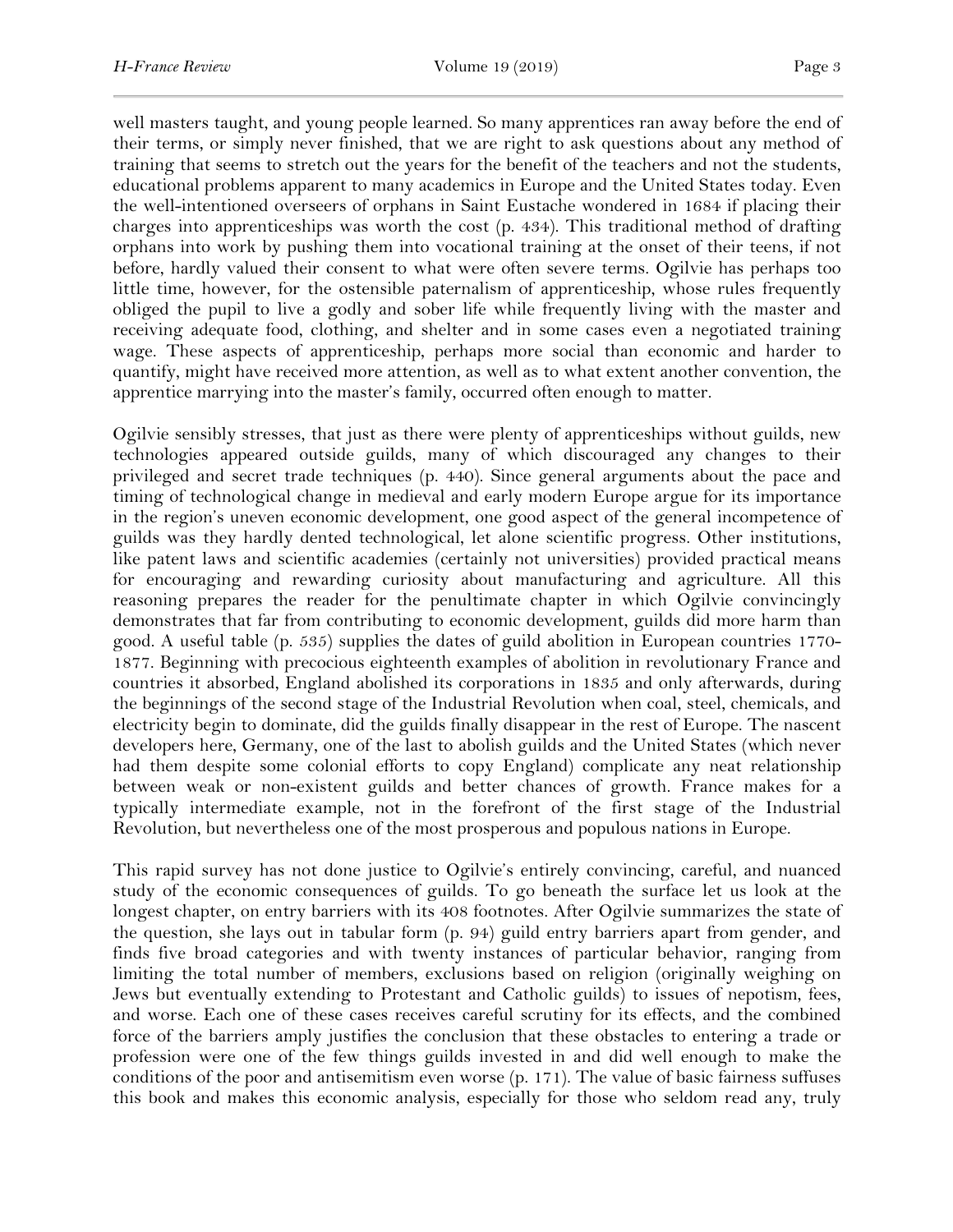## rewarding.

Is there anything left to say on behalf of guilds, or are they a useful reminder of institutions, like slavery and the duel, justly thrown on the rubbish heap of history? A nagging question remains: how could an institution with so many defects last so long? The mundane human proclivity to persist in error for as long as possible explains a lot of history. Also, nostalgia about guilds, however implausible, encouraged in some people regrets about the passing away of the benevolent old master and his fawning workers and students working away in household craft production far removed from the "satanic mills." Some trade union movements of the nineteenth century, either emulating or depreciating the institutions of their employers, called their associations guilds, brotherhoods, federations, or unions in vernacular languages across Europe.

There was no truth to this "deep history" of guilds, which had almost invariably excluded workers from being members in any capacity other to being subordinate to their harsh rules. Perhaps European workers, over the centuries covered by this outstanding book, understood that they were part of another history, the rise of wage labor, from the individual to the collectively bargained wage rates. These millions of journeymen and women participated in a labor system that was itself a kind of new technology, yet also not dependent on organizations of employers for its existence. A scholar based in the medieval part of Ogilvie's book inevitably can imagine an economy where slavery, serfdom, and coercion to the limit of human endurance determined the rules of labor, productivity, and the possibilities for sustained economic growth whose benefits the lord and masters called rightfully their own. If guilds in any way were a link between economies based on violence to ones permitting bargaining, this could be a coincidence requiring a great French *thèse* on the history of bargaining across Europe, where it thrived and where it did not. Almost fifty years ago a distinguished French medievalist, Pierre Michaud-Quantin, published a book on the medieval proclivity to band together in all sorts of associations to foster some common interest.[3] Not a society that bowled alone, except for the hermits.<sup>[4]</sup> Many guilds, for example, functioned as religious confraternities which involved the employers and their workers in common activities like praying or burying the dead. In turn the impulse to join led many people to become members other confraternities having nothing to do with guilds. A person might belong to any number of confraternities and have a patron saint for one's name and others for his or her occupation, city, and country. Ogilvie's definitive work on guilds encourages asking questions about the broader economic and social experience of being in groups.

## NOTES

[1] The main works to which Ogilvie responds are: Stephan R. Epstein and Maarten Prak, *Guilds, Innovation, and the European Economy 1400-1800* (Cambridge, Mass.: Cambridge University Press, 2008) especially the introduction and most of the essays; Maarten Prak and Jan Luiten van Zanden, *Technology, skills, and the pre-modern economy in the East and in the West: essays dedicated to the memory of S. R. Epstein* (Leiden: Brill, 2013). Ogilvie's vast bibliography is a guide to the entire literature.

[2] Robert Friedel, *A Culture of Improvement: Technology and the Western Millennium* (Cambridge, Mass.: MIT Press, 2007), pp. 153-4 on technology and guilds.